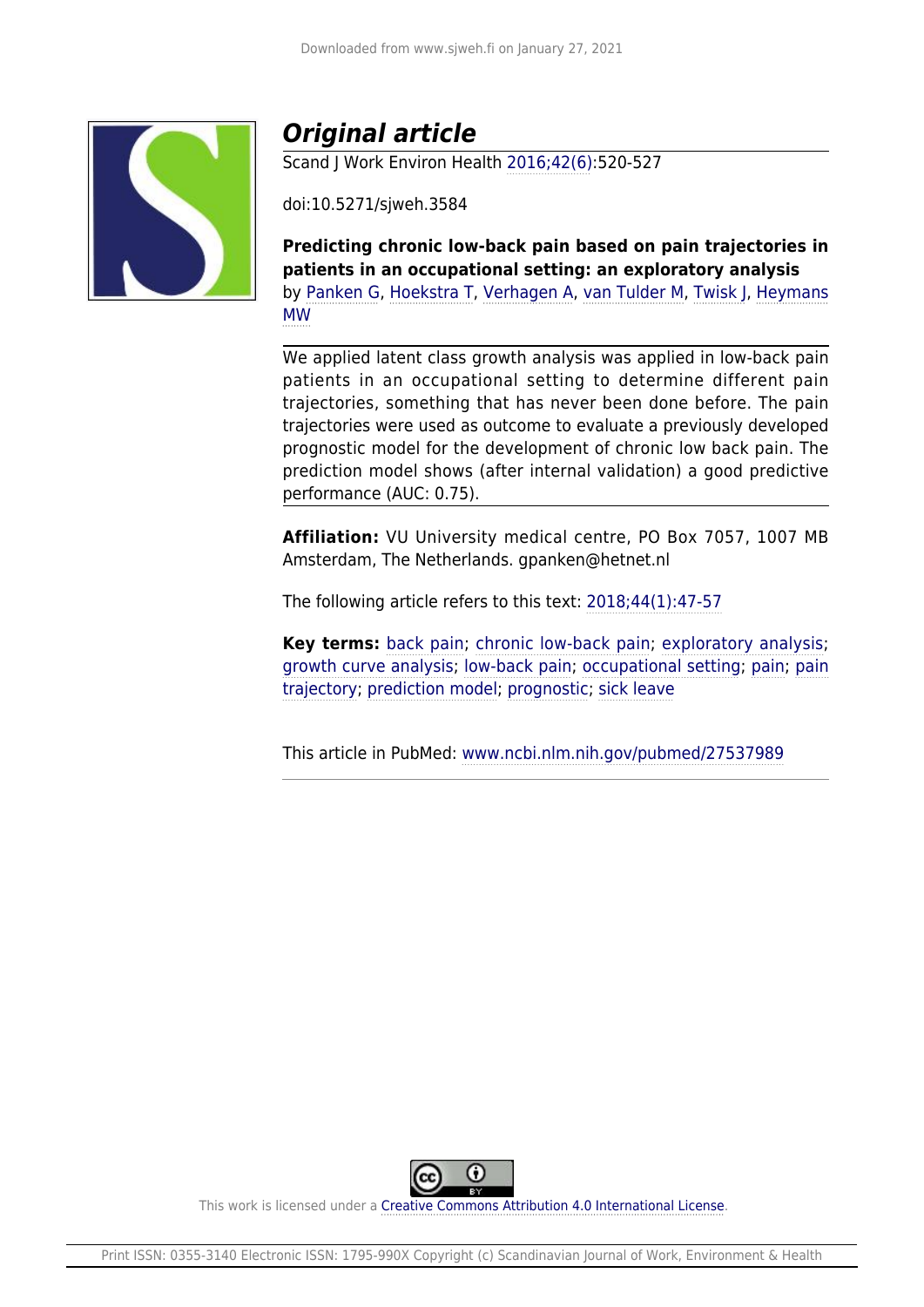# *Original article*

*Scand J Work Environ Health. 2016;42(6):520–527. doi:10.5271/sjweh.3584*

### Predicting chronic low-back pain based on pain trajectories in patients in an occupational setting: an exploratory analysis

*by Guus Panken, MSc,1 Trynke Hoekstra, PhD,1 Arianne Verhagen, PhD,2 Maurits van Tulder, PhD,3 Jos Twisk, PhD, 1 Martijn W Heymans, PhD 1, 3*

Panken G, Hoekstra T, Verhagen A, van Tulder M, Twisk J, Heymans, MW. Predicting chronic low-back pain based on pain trajectories in patients in an occupational setting: an exploratory analysis. *Scand J Work Environ Health*. 2016;42(6):520–527. doi:10.5271/sjweh.3584

**Objective** This study aimed to (i) identify subpopulations of patients in an occupational setting who will still have or develop chronic low-back pain (LBP) and (ii) evaluate a previously developed prediction model based on the determined subpopulations.

**Method** In this prospective cohort, study data were analyzed from three merged randomized controlled trials, conducted in an occupational setting (N=622). Latent class growth analysis (LCGA) was used to distinguish patients with a different course of pain intensity measured over 12 months. The determined subpopulations were used to derive a definition for chronic LBP and evaluate an existing model to predict chronic LBP.

**Results** The LCGA model identified three subpopulations of LBP patients. These were used to define recovering (353) and chronic (269) patients. None of the interventions showed a relevant treatment effect over another but the rate of decline in symptoms during the first months of the intervention seems to predict recovery. The prediction model, based on this dichotomous outcome, with the variables pain intensity, kinesiophobia and a clinically relevant change in pain intensity and functional status in the first three months, showed a bootstrap-corrected performance with an area under the operating characteristic curve (AUC) of 0.75 and explained variance of 0.26.

**Conclusion** In an occupational setting, different subpopulations of chronic LBP patients could be identified using LCGA. The prediction model based on these subpopulations showed a promising predictive performance.

**Key terms** growth curve analysis; prognostic; prediction model; sick leave.

In Western countries, low-back pain (LBP) is the most common musculoskeletal disorder with high burden for the patient and high costs for society. The recovery process and course of LBP is variable between patients in intensity and duration over time (1). A possible explanation for this heterogeneity is the presence of different unidentified subpopulations of LBP patients. Information about the development of LBP over time is necessary to (i) get an impression of the variation of LBP between patients, (ii) identify patients who will transfer to chronic LBP, (iii) get reliable prognostic information and (iv) be better able to personalize an optimal treatment for each patient (2).

Also the extent to which a patient is at risk to develop chronic LBP is essential to make treatment decisions. Prognostic models may provide the evidence-based input for treatment decisions because they combine a number of patient characteristics that predict prognosis (3). In the past decades, many prognostic models have been developed, including several concerning the prognosis of patients with low back pain (4). These models vary with regard to patient populations and relevant prognostic factors but also with regard to the outcome measures. This hampers the generalizability and implementation of these models in clinical practice.

Correspondence to: Guus Panken, VU University medical centre, PO Box 7057, 1007 MB Amsterdam, The Netherlands. [E-mail: gpanken@ hetnet.nl]

<sup>&</sup>lt;sup>1</sup> Department of Epidemiology and Biostatistics, EMGO Institute for Health and Care Research, VU University Medical Centre, Amsterdam, The Netherlands.

<sup>2</sup> Department of General Practice, Erasmus MC, Rotterdam, The Netherlands.

<sup>3</sup> Faculty of Earth and Life Sciences, VU University Medical Centre, Amsterdam, The Netherlands.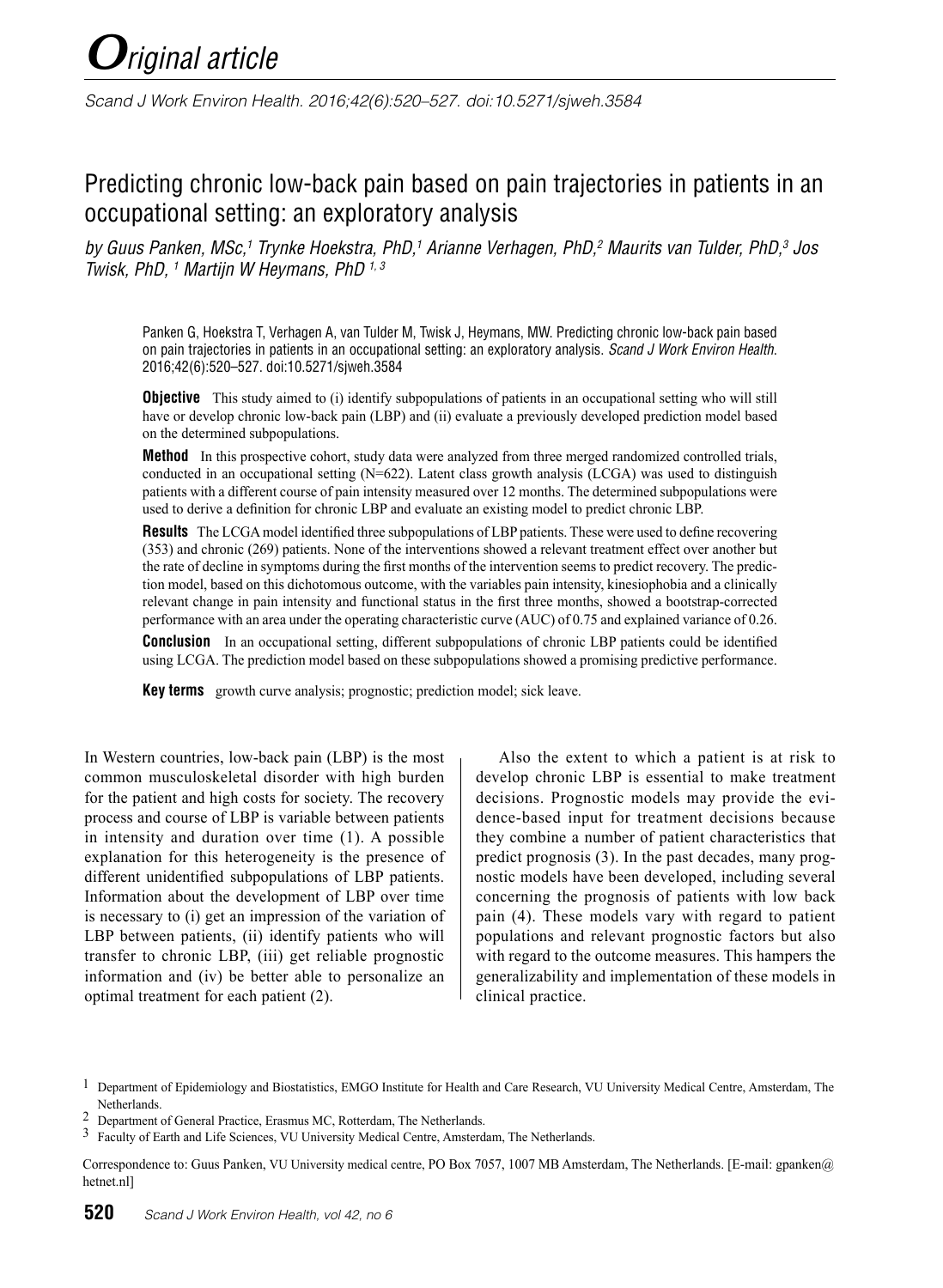Von Korff showed that a definition for chronic LBP can better be based on information about the prognosis and course of LBP over time (2). Axén also showed that LBP cannot be considered as a self-limiting condition but one of a longer duration (5). Dunn studied the course of LBP patients in a general practice setting over a year. She identified four groups of LBP patients based on their initial pain values and the development of pain over time, using latent class growth analysis (LCGA) (6). Distinguished groups were a persistent mild group of patients, a recovering patient group, a severe chronic patient group and a fluctuating patient group (oscillating between mild-to-moderate and high pain). These studies explain the dynamic character of LBP in duration as well as intensity. Consequently, the outcome measure of a model to predict chronic LBP should be based on the course of LBP over time. Heymans developed a model to predict chronic LBP in an occupational setting and used the distinguished groups of Dunn to define chronic LBP (7). This model showed a good performance with an bootstrap-corrected area-under-the-curve (AUC) of 0.80 and an explained variance of 37%. However, Dunn et al (6) and Kongsted et al (8) used LBP patients from a general practice setting to classify their patients. These patients may differ in their course and development from LBP patients in an occupational setting which were used in the study of Heymans. This difference may influence the classification of LBP patients and consequently the definition of chronic LBP and the performance of the prediction model (8).

Therefore, this study aims to (i) identify subpopulations of patients in an occupational setting who will still have or develop chronic LBP and (ii) evaluate a previously developed prediction model based on the determined subpopulations.

#### *Methods*

#### Study sample

We merged data from three randomized controlled trials (RCT) conducted among patients with LBP in an occupational setting  $(7, 9-12)$ . One study  $(N=299)$ compared high- and low-intensity back schools with usual care  $(7, 10)$ . The second study (N=134) compared the effectiveness of a behavior-oriented graded activity program compared with usual care (11). The third study (N=195) compared a workplace intervention with usual care and a clinical intervention after eight weeks of sick-leave with usual care (9, 12). All three studies used the same in and exclusion criteria and the same follow-up measurements.

#### **Measurements**

Baseline data comprised: (i) participants' characteristics [age (in years; continuous outcome), gender (dichotomous outcome), weight and body length (BMI, continuous)]; (ii) intervention groups [high-intensity back school (13), low-intensity back school (13), usual care, workplace management, physiotherapy based on operant behavioural principles, usual care provided by an occupational physician and combinations of these interventions; categorical outcome]; (iii) possible predictors (quality of life (Euroqol: continuous, range 1–100, where 100=good health), fear avoidance (Tampa scale: continuous, range 17–69, where a higher score=higher degree of fear avoidance), coping style [Pain Coping Inventory (PCI): continuous, higher score on scale 1, 2 and 3=active coping style and higher score on scale 4, 5 and 6=more passive coping style), disability (Roland Disability Questionnaire: continuous, higher score=greater disability), smoking (yes/no, dichotomous), radiation in a leg (yes/no, dichotomous), sick leave because of LBP (yes/no, dichotomous), experienced working situation (categorical); and (iv) outcome measure pain using a visual analogue scale (VAS) at four follow-up times: baseline, 3, 6 and 12 months  $(1-18)$ .

#### Growth curve analysis

LCGA is a technique that assign individuals to distinct classes (subpopulations) based on individual pain trajectories so that individuals within a subpopulation are more similar than individuals between subpopulations regarding their course of LBP over time (19). In other words: the variance within the subpopulations is fixed to a value of zero compared to the variance between subpopulations, which is as large as possible. Each subpopulation has its own pain growth parameters (ie, intercept=pain starting value, (linear) slope=pain increase or decrease over time) which are the unobserved (or latent) continuous variables. To determine the optimal number of classes, a forward procedure was performed, starting with one class (ie, there are no subpopulations in the study sample), then adding more classes one at a time. To evaluate if the fit between these models with a different number of classes improved, ie, if more subpopulations can be identified, several steps can be taken:

*Step 1.* Fit indices, as recommended in the literature, were used as the Bayesian information criterion (BIC), the bootstrap likelihood ratio test (BLRT) and the entropy (2, 20, 21). The BIC considers both the likelihood of the model as well as the number of parameters in the model; a lower BIC value shows a better model fit. The BLRT provides a P-value, indicating that a model with one less class (k-1 class model) has to be rejected in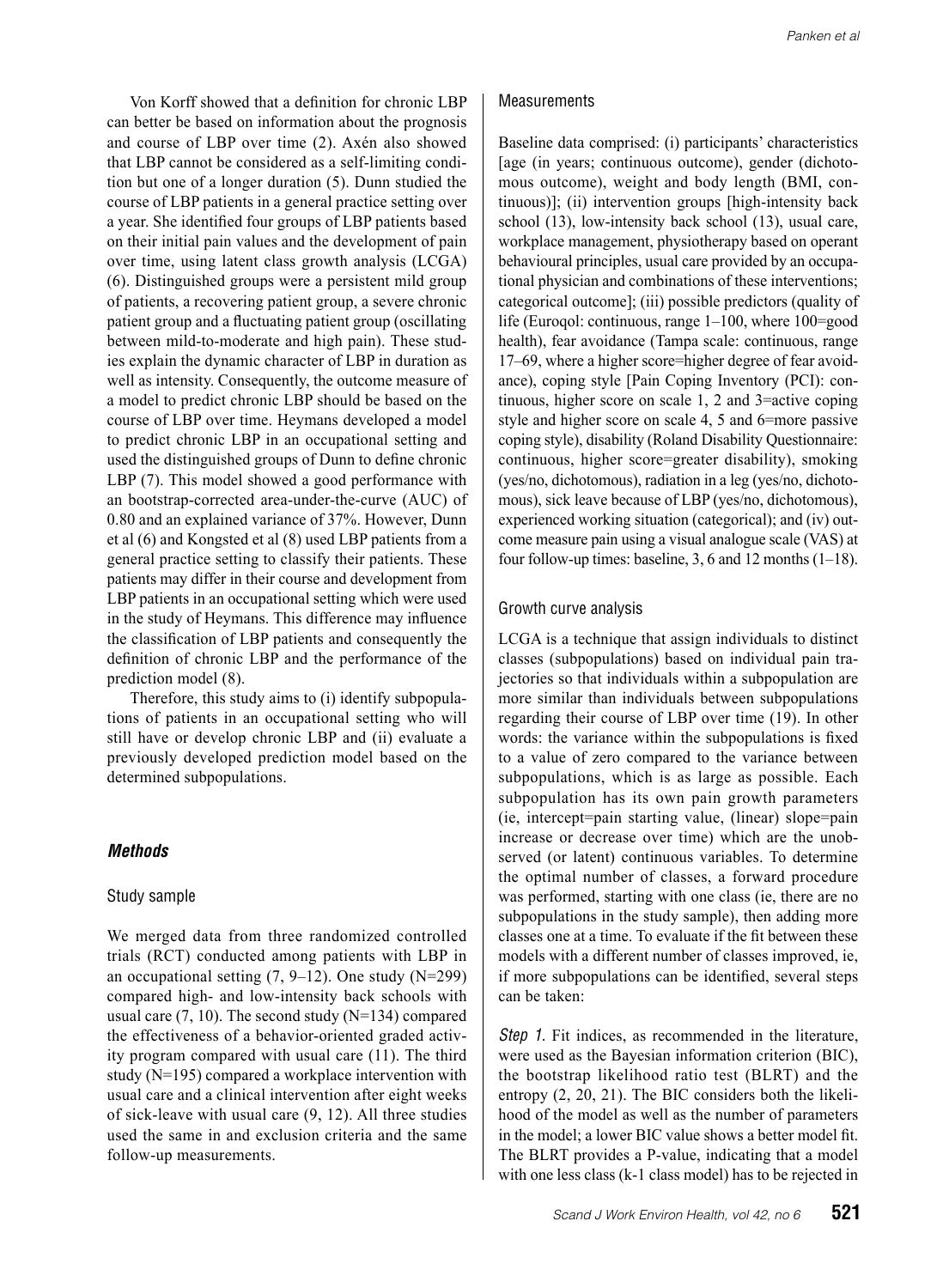favor of the k-class model. The entropy is a fit index for the classification quality and is defined by the posterior probabilities. These fit indices have shown to be consistent indicators of the optimal number of classes (21–23).

*Step 2.* We looked at the posterior probabilities of each class membership. Study participants were assigned to their most-likely class based on a probability of  $\geq 0.7$ (2, 21).

*Step 3*. We considered the usefulness and clinical relevance of the separate classes in practice for instance by the number of individuals in each class, which has to be at least one percent of the sample.

The number of distinct classes was first determined in patients that were treated with usual care (UC) (N=240). In this way, the intervention effect could not influence the number and type of pain subpopulations. Subsequently, the analyses with the determined number of subpopulations (classes) were repeated in each intervention group to study if the intervention influenced the course of the subpopulations. These subpopulations were used to derive the definition for chronic LBP. We defined a subpopulation as developing chronic LBP when the baseline measured pain >4 on the VAS scale and the one year pain score  $\geq$ 4 on the VAS scale or when the baseline pain score is between 2–4 on the VASscale and after a year the decrease of pain <2 points on the VAS scale (6, 7, 24). Finally, subpopulations were recoded to form the dichotomous outcome (recovering or developing chronic LBP).

#### Missing data

Pain values at previous follow-up moments were related to missing pain values at later follow-up moments which resembles the missing at random (MAR) assumption. Mplus provides full information maximum likelihood estimation, meaning that when the missing data is MAR, Mplus uses all available outcome data to correctly estimate the growth parameters (25, 26). Five patients missed outcome data on all follow-up measures and were excluded from all models. We excluded one patient with missing data on the covariate age. Finally, we performed single stochastic regression imputation on the baseline measured variables with 1–7% missing data on disability, quality of life, anxiety, coping style, smoking, sickness, work situation, baseline pain and radiation (27).

#### Statistical analyses

To analyze differences in characteristics between the patients that were assigned to the different subpopula-

tions, class membership was coded as a categorical variable representing the different subpopulations. ANOVA for continuous and Chi-square analyses for categorical variables were used to test differences in patient characteristics between the subpopulations. These analyses and the single stochastic regression imputation were conducted using SPSS 20 (IBM Corp, Armonk, NY, USA). P<0.05 was regarded as statistically significant. The LCGA were conducted using the Mplus 7.11 software package.

#### Testing a prediction model

The outcome of the prediction model developed by Heymans et al (7) was based on the LPB trajectories of the study of Dunn, ie, outcome based on non-occupational data (6). The prediction model that was developed in the study of Heymans et al included the predictors kinesiophobia, pain intensity and a clinically relevant change in pain intensity and functional status in the first three months. The performance of this prediction model was now in the occupational setting evaluated by using the newly defined definition of chronic LBP derived from the LCGA analysis as described above as outcome measure. For this evaluation a logistic regression model (enter method) was used. The performance of the model was evaluated by the explained variance  $(R^2)$ , the AUC and the Hosmer and Lemeshow goodness-of-fit test. Next, the prediction model was internally validated by performing 250 bootstrap draws.

#### *Results*

#### Study sample

In total, 622 patients were included in all analysis. The baseline characteristics and pain outcome of these patients are presented in table 1. Two of the three merged RCT measured duration of complaints (10, 12). In these studies, the median LBP duration was 5.8 weeks (range 2–780 weeks) so most patients suffered from subacute and chronic LBP.

#### Growth curve analyses

Table 2 shows that the model with four classes had the highest P-value in the BLRT (P=0.04), a higher BIC value compared to the 3-class model (3832.20) and a posterior probability <0.70. The model with two classes had a higher BIC value (3832.98) and a lower entropy (0.476) compared to the 3-class model. So, these indices seemed to favor the 3-class model in the UC intervention groups (N=240).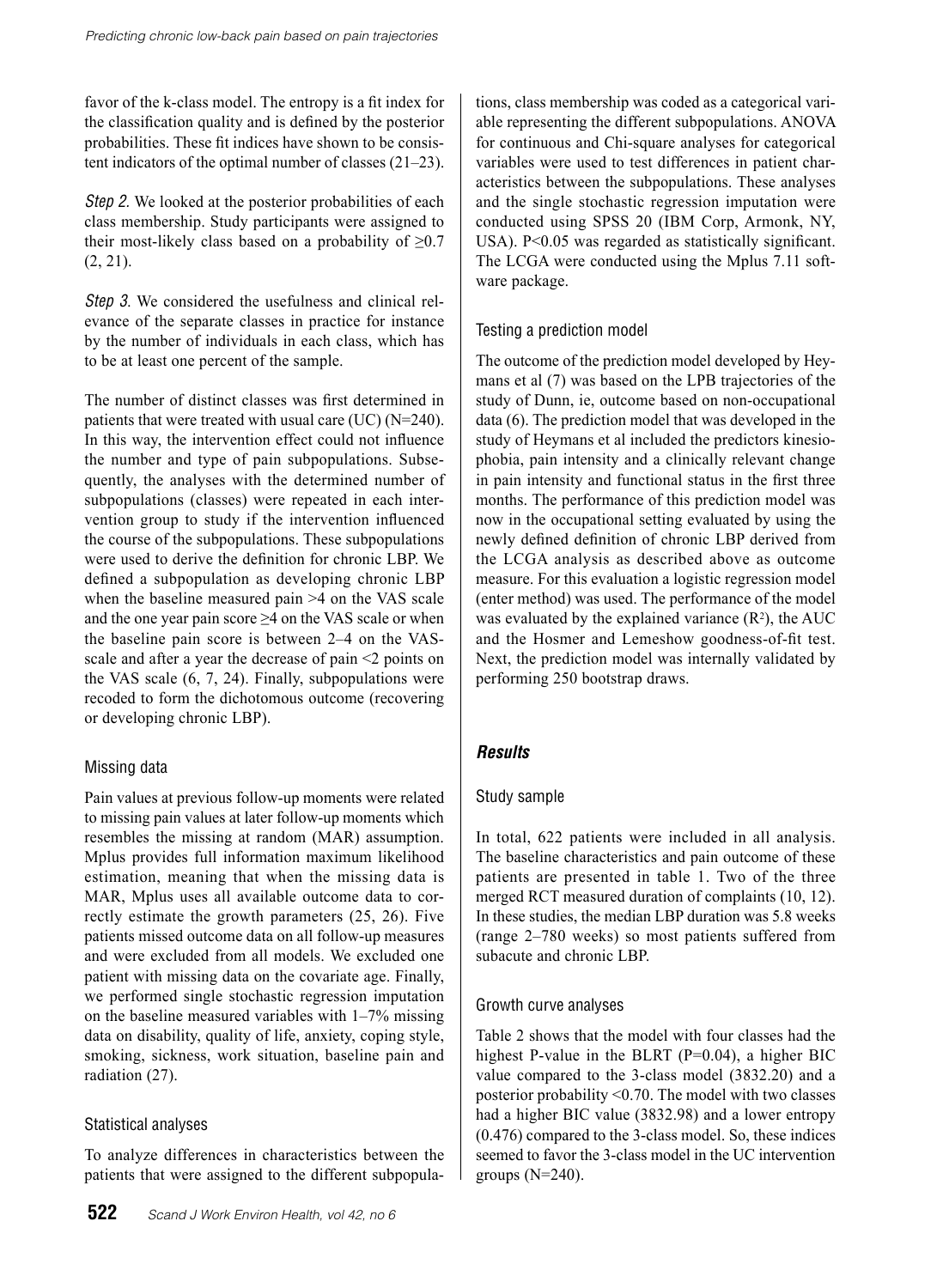**Table 1.** Baseline characteristics of the study population. [SD=standard deviation; RDQ=Roland Disability Questionnaire; EuroQOL=European Quality of Life measure of health outcome.]

| Baseline characteristics (N=622)         | $\%$ | Mean  | <b>SD</b> |
|------------------------------------------|------|-------|-----------|
| Demographics                             |      |       |           |
| Age (years)                              |      | 40.6  | 9.52      |
| Female                                   | 28.9 | 180   |           |
| BMI $(kg/m2)$                            |      | 25.89 | 4.0       |
| <b>Smokers</b>                           | 477  | 297   |           |
| Clinical signs and symptoms              |      |       |           |
| Baseline RDQ                             |      | 11.4  | 5.22      |
| Euro00L                                  |      | 0.54  | 0.27      |
| Tampa                                    |      | 39.77 | 6.65      |
| Active coping                            |      | 6.74  | 1.22      |
| Passive coping                           |      | 6.46  | 1.32      |
| Radiation leg                            | 34.6 | 215   |           |
| Other                                    |      |       |           |
| Sick leave by back pain                  | 67.4 | 419   |           |
| Work situation                           |      |       |           |
| Good                                     | 45.2 | 281   |           |
| Fair                                     | 40.8 | 254   |           |
| Moderate                                 | 10.5 | 65    |           |
| Not good                                 | 3.5  | 22    |           |
| Intervention                             |      |       |           |
| Usual Care (UC)                          | 33.5 | 208   |           |
| High-intensity back school               | 15.4 | 96    |           |
| Low-intensity back school                | 15.4 | 96    |           |
| Graded activity                          | 10.8 | 67    |           |
| Workplace intervention                   | 7.1  | 44    |           |
| Workplace intervention + graded activity | 4.3  | 27    |           |
| Workplace intervention + UC              | 4.1  | 25    |           |
| $UC + graded activity$                   | 4.3  | 27    |           |
| $UC + UC$                                | 51   | 32    |           |
| Outcome                                  |      |       |           |
| Pain baseline                            |      | 6.27  | 1.89      |
| Pain 3 months                            |      | 4.10  | 2.53      |
| Pain 6 months                            |      | 3.45  | 2.64      |
| Pain 12 months                           |      | 3.25  | 2.71      |

We performed the analyses with linear as well as quadratic techniques, however the quadratic techniques were not applicable in all smaller sample size intervention groups. Therefore we deemed the LCGA 3-class linear model as the most appropriate. The three trajectories also showed the most clinically relevant pain trajectories.

As an example, figure 1 shows the trajectories stratified by the intervention group's workplace interventiongraded activity (WIGA) and UC. We chose the WIGA group because this was one of the smallest groups and the UC group was the largest. The trajectories in this figure are representative for all intervention groups. This means that the effectiveness of the interventions not strongly influences subpopulation membership. However, the rate of decline in pain during the first time period of an intervention seems to predict recovery.

The three classes differed in slope and baseline value on the VAS score. These values were 6.778 VAS score with a slope of  $-0.660$  for class 1 (chronic high persistent pain), 6.552 VAS score with a slope of -1.817 for class 2 (recovering) and 3.162 VAS score with a slope of -0.247 for class 3 (chronic mild persistent pain) (see table 2).

**Table 2.** Model Fit indices and subpopulation membership of models based on the usual care intervention groups (N=240). [LCGA=latent class growth analysis with x-classes; BIC=Bayesian information criterion; BLRT=bootstrap likelihood ratio test Pvalues.

| Indices                                    | LCGA(C2) | LGGA(C3) | LGGA(C4) |
|--------------------------------------------|----------|----------|----------|
| <b>BIC</b>                                 | 3832.98  | 3829.11  | 3832.20  |
| Entropy <sup>a</sup>                       | 0.476    | 0.559    | 0.681    |
| <b>BLRT</b>                                | 0.0000   | 0.0000   | 0.0400   |
| Lowest posterior<br>Probability b          |          |          |          |
|                                            | 0.82     | 0.77     | 0.69     |
| Class 1: Chronic high<br>persistent pain   |          |          |          |
| N                                          | 110      | 110      | 72       |
| $\frac{0}{n}$                              | 45.8     | 45.8     | 30.0     |
| Intercept                                  | 6.446    | 6.778    | 6.953    |
| Slope                                      | $-0.529$ | $-0.660$ | $-0.506$ |
| Class 2: Recovering high<br>intensity pain |          |          |          |
| N                                          | 130      | 79       | 110      |
| $\frac{0}{0}$                              | 54.2     | 32.9     | 45.8     |
| Intercept                                  | 5.223    | 6.552    | 6.692    |
| Slope                                      | $-1.269$ | $-1.817$ | $-1.778$ |
| Class 3: Chronic mild<br>persistent pain   |          |          |          |
| N                                          |          | 51       | 31       |
| $\frac{0}{0}$                              |          | 21.3     | 12.9     |
| Intercept                                  |          | 3.162    | 3.829    |
| Slope                                      |          | $-0.247$ | 0.484    |
| Class 4: Recovering<br>mild intensity pain |          |          |          |
| N                                          |          |          | 27       |
| $\frac{0}{0}$                              |          |          | 11.3     |
| Intercept                                  |          |          | 2.946    |
| Slope                                      |          |          | $-0.619$ |
|                                            |          |          |          |

a Entropy: the entropy determines the degree of variability of a probability distribution.

**b** Study participants are assigned to their most-likely class based on a probability of at least 0.70.

After coding all patients, 353 patients recovered from LBP and 269 patients developed chronic LBP.

#### Characteristics of the classes

The characteristics of the patients in the three subpopulations chronic high persistent LBP, recovering from LBP and chronic mild persistent LBP were subsequently examined. Kinesiophobia, quality of life, active and passive pain coping, baseline pain intensity and radiation of pain showed significant differences between the classified patients (see table 3).

#### Evaluation of the prediction model

The regression coefficient estimates, odds ratios (OR), 95% confidence intervals (95% CI) of the variables in the prediction model and the performance are shown in table 4.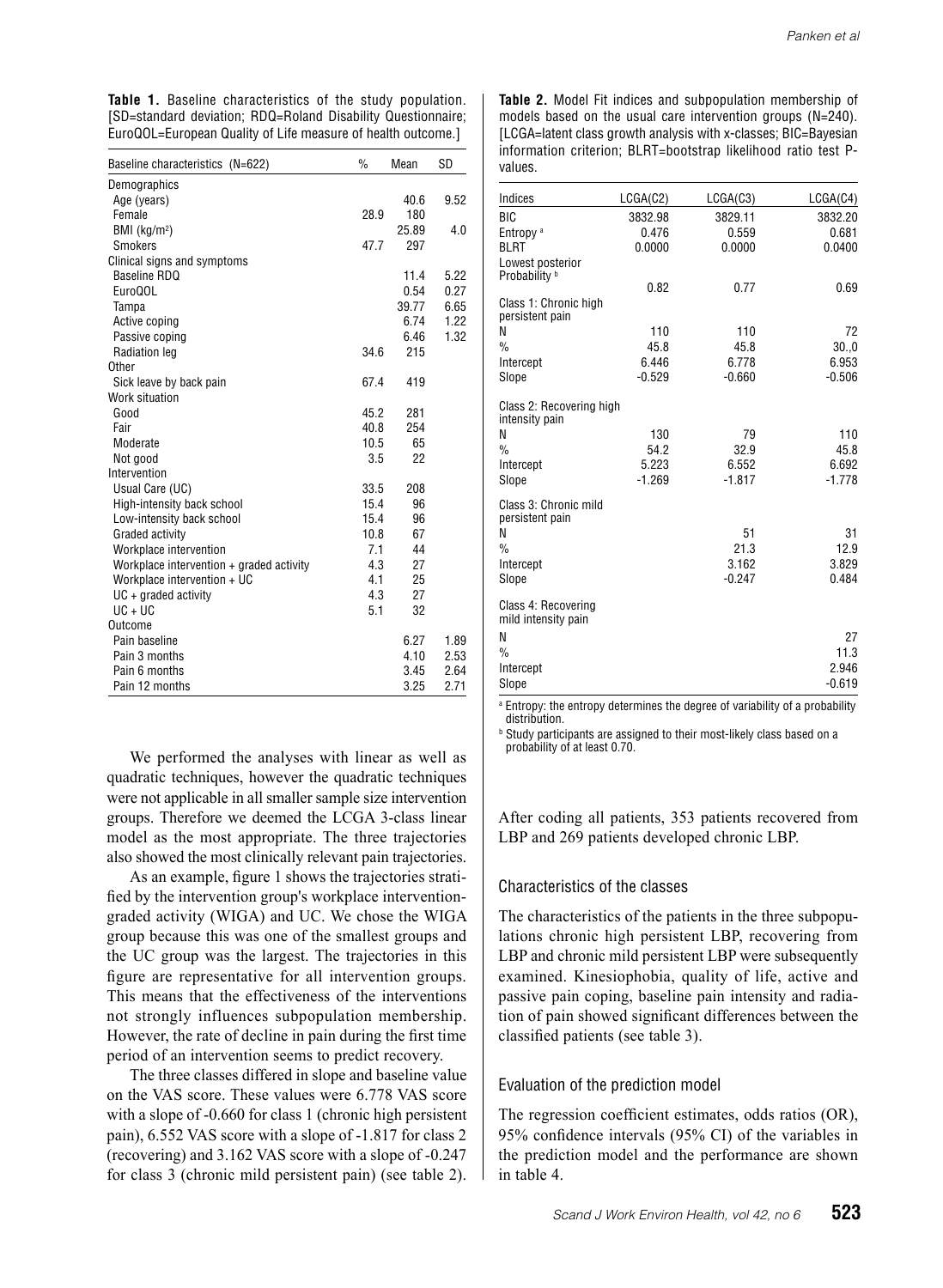Where higher scores on pain intensity and kinesiophobia were responsible for an increasing risk of developing chronic LBP, the clinically relevant change in pain intensity and functional status in the first three months indicated a lower risk of developing chronic LBP.

The explained variance of the prediction model was 0.295. The performance of the model resulted in a nonsignificant Hosmer and Lemeshow test (P=0.543) and an AUC of 0.773.

Finally, we performed 250 bootstrap draws for the validation of the model. After bootstrapping, the  $\mathbb{R}^2$  of the model decreased to 0.26 and the AUC of the recovery model decreased to 0.75 (see table 3). The prediction model based on these LBP pain trajectories showed a promising predictive performance.

#### *Discussion*

#### Main findings

The present study used prospective data of 622 LBP patients with a 12-month follow-up period to identify patients with distinct trajectories of LBP development in an occupational setting. All patients suffered at baseline from subacute or chronic LBP and were sick-listed for not more than 8 weeks because of their LBP complaints. Three LBP subpopulations were identified: one subpopulation with chronic LBP patients on a high pain level, one subpopulation with chronic LBP patients on a lower pain level and one subpopulation with patients recovering from LBP. The average prob-



**Figure 1.** Trajectories of pain on basis of a latent class growth analysis (LCGA) 3-class model in the usual care (UC) group (N=208) and in the workplace intervention-graded activity (WIGA) group (N=27.)

| Table 3. Patient characteristics per class. [SD=standard deviation; RDQ=Roland Disability Questionnaire; EuroQOL=European Quality of |  |
|--------------------------------------------------------------------------------------------------------------------------------------|--|
| Life measure of health outcome; Tampa=scale for kinesophobia; BMI=body mass index.]                                                  |  |

| Variables                | N  | Class 1<br>Chronic high persistent<br>LBP $(N=216)$ |       | N   | Class 2<br>Recovering from LBP<br>$(N=353)$ |       | N            | Class 3<br>Chronic mild persistent<br>LBP $(N=53)$ |        | P-value <sup>a</sup> |
|--------------------------|----|-----------------------------------------------------|-------|-----|---------------------------------------------|-------|--------------|----------------------------------------------------|--------|----------------------|
|                          |    | Mean                                                | SD    |     | Mean                                        | SD    |              | Mean                                               | SD     |                      |
| Continuous               |    |                                                     |       |     |                                             |       |              |                                                    |        |                      |
| <b>RDQ</b>               |    | 10.85                                               | 5.324 |     | 11.69                                       | 5.149 |              | 11.58                                              | 5.131  | 0.166                |
| EuroQuol                 |    | 0.4902                                              | 0.29  |     | 0.5533                                      | 0.258 |              | 0.7007                                             | 0.20   | 0.000                |
| Tampa                    |    | 40.77                                               | 6.437 |     | 39.68                                       | 6.7   |              | 36.26                                              | 5.943  | 0.000                |
| Active coping            |    | 6.8392                                              | 1.27  |     | 6.7696                                      | 1.19  |              | 6.1862                                             | 1.12   | 0.002                |
| Passive coping           |    | 6.7904                                              | 1.31  |     | 6.4049                                      | 1.26  |              | 5.5124                                             | 1.17   | 0.000                |
| Age                      |    | 39.77                                               | 9.866 |     | 40.84                                       | 9.128 |              | 42.02                                              | 10.469 | 0.219                |
| BMI                      |    | 25.94                                               | 3.95  |     | 25.85                                       | 4.10  |              | 25.95                                              | 3.63   | 0.966                |
| Pain baseline            |    | 6.86                                                | 1.555 |     | 6.35                                        | 1.710 |              | 3.25                                               | 1.413  | 0.000                |
| Dichotomous <sup>b</sup> |    |                                                     |       |     |                                             |       |              |                                                    |        |                      |
| Radiation                |    | 126                                                 | 90    |     | 238                                         | 115   |              | 43                                                 | 10     | 0.004                |
| Smoking                  |    | 102                                                 | 114   |     | 191                                         | 162   |              | 32                                                 | 21     | 0.132                |
| Sick Leave               |    | 66                                                  | 150   |     | 114                                         | 239   |              | 23                                                 | 30     | 0.197                |
| Gender (male)            |    | 55                                                  | 161   |     | 110                                         | 243   |              | 15                                                 | 38     | 0.349                |
| Job satisfaction         |    |                                                     |       |     |                                             |       |              |                                                    |        | 0.717                |
| Good                     | 94 |                                                     |       | 159 |                                             |       | 28           |                                                    |        |                      |
| Fair                     | 90 |                                                     |       | 144 |                                             |       | 20           |                                                    |        |                      |
| Moderate                 | 22 |                                                     |       | 38  |                                             |       | 5            |                                                    |        |                      |
| Bad                      | 10 |                                                     |       | 12  |                                             |       | $\mathbf{0}$ |                                                    |        |                      |

a For continuous data ANOVA and for categorical data, Chi-square tests were used.

b No=0; Yes=1.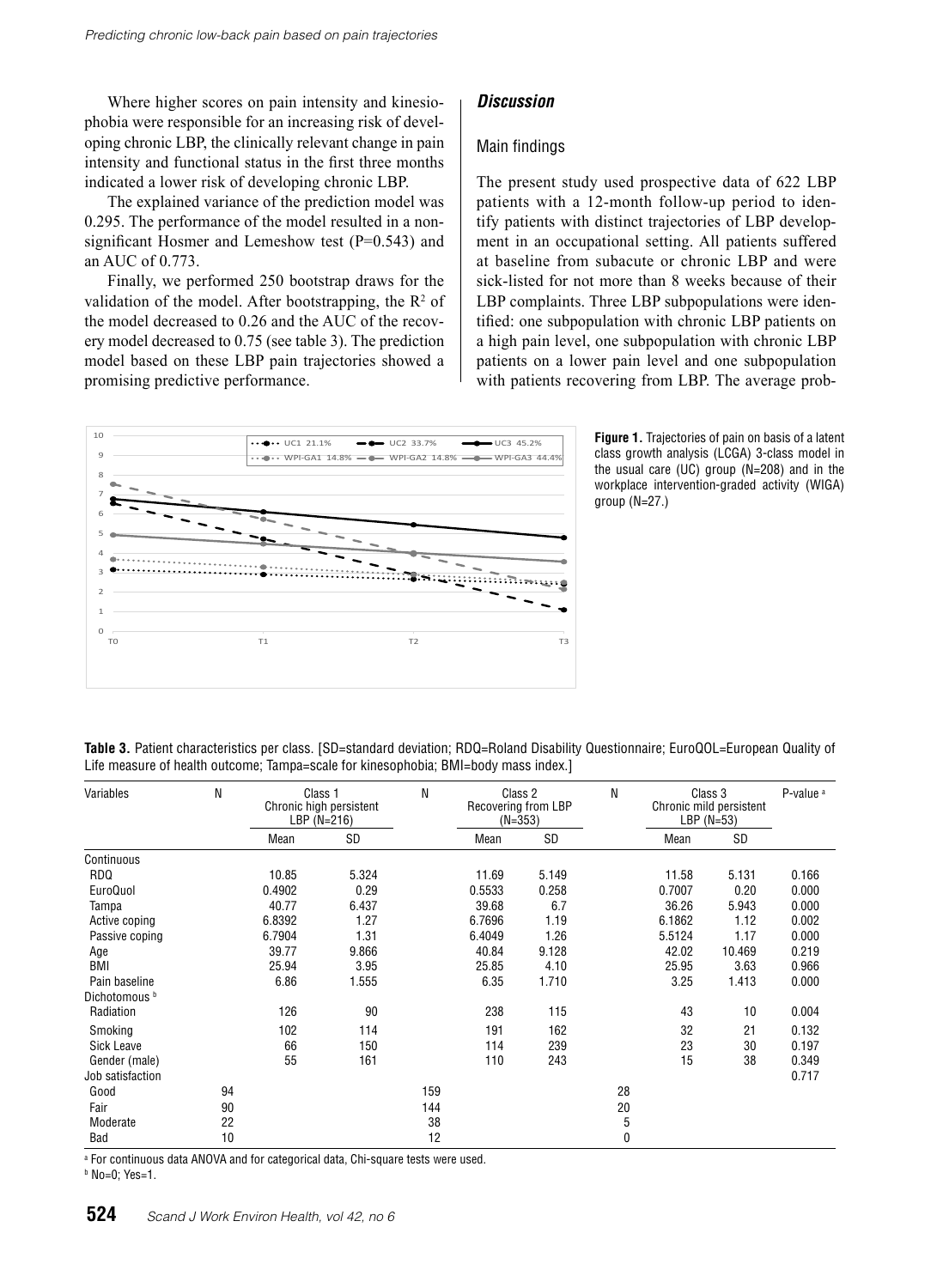**Table 4.** Prediction model based on subpopulation patients developing chronic, adjusted for intervention groups low-back pain. [OR=odds ratio; 95% CI=95% confidence interval; PIMCIC=pain intensity minimal clinical important change; RDQMCIC=Roland Disability Questionnaire minimal clinical important change; AUC=area under the operating characteristic curve]

|                                   |      | Coefficient | 0R    | 95% CI          | P-value              |
|-----------------------------------|------|-------------|-------|-----------------|----------------------|
| Variable                          |      |             |       |                 |                      |
| Kinesiophobia                     |      | 0.024       | 1.024 | 0.996-1.053     | 0.090                |
| Pain intensity                    |      | 0.011       | 1.011 | 0.910-1.124     | 0.833                |
| PIMCIC                            |      | $-0.894$    | 0.409 | $0.224 - 0.746$ | $0.004$ <sup>a</sup> |
| RDOMCIC                           |      | $-0.469$    | 0.626 | $0.327 - 1.198$ | 0.157                |
| Performance measures              |      |             |       |                 |                      |
| Explained variance $(R2)$ 0.30    |      |             |       |                 |                      |
| Internal validated R <sup>2</sup> | በ 26 |             |       |                 |                      |
| Hosmer & Lemeshow                 | 0.54 |             |       |                 |                      |
| P-value                           |      |             |       |                 |                      |
| AUC                               | 0.77 |             |       |                 |                      |
| Internal validated AUC            | 0 75 |             |       |                 |                      |

a Significance: P<0.05

ability of subpopulation membership for each estimated subpopulation was 73% or higher, suggesting that most participants were correctly classified. These subpopulations were dichotomized in a recovering (N=353) and a chronic (N=269) subpopulation and have been used to evaluate a previously developed prediction model for patients with LBP in an occupational setting with a promising predictive performance (AUC 0.773). An important finding is that if patients with high pain levels do not recover within a reasonable time limit during an intensive intervention, it is highly likely that they will remain having chronic LBP.

#### Comparison with the literature

In the literature, patients with chronic LBP are mostly classified based on their number of days in pain or on their pain history with a focus on LBP persistence (28, 29). Classifying patients based on trajectories of LBP is fairly new and provides a changed insight regarding prognostic and treatment strategies to reduce future risks of significant pain and or dysfunction. It offers opportunities to understand how patients differ in their course of LBP and helps identifying persons at risk for chronic LBP. This is, as far as we know, the first study in patients with LBP in an occupational setting that used LCGA to examine inter-individual differences in change in the course of LBP. Dunn examined the characteristics of the course of LBP with LCGA in a general practice setting and found four subgroups with a relatively stable development of LBP over a 12 months period (6). She defined two groups as chronic LBP, one group as fluctuating and one group as recovering LBP. Compared to the study of Dunn, our study showed a clear difference in the development of LBP over time between patient groups with patients showing an improved LBP trajectory, a chronic LBP trajectory on a high pain level and a chronic LBP trajectory on a lower pain level. We analyzed all intervention groups separately and compared these with the analysis in the total group (N=622). These analyses showed that some pain trajectories were different in some treatment groups, ie, showed a slightly different starting value or pain development over time, although these differences were small. Therefore it seems that the treatment that patients followed did not affect the course of the pain strongly. We may therefore conclude that the classification of patients into the newly defined outcome chronic or non-chronic LBP, which was derived from the pain trajectories, was not affected by the treatment effect. This was also to be expected because in the original studies the treatment effects on pain at follow-up were also small and non-significant (7, 10–13). Also the study of Kongsted found different trajectories of LBP. They determined trajectories that differed on LBP intensity, course patterns and the frequency of LBP. Their study identified slow recovering/ severe ongoing LBP patients, recovering patients and moderate/mild ongoing LBP patients (8). These results are similar to our study. Kongsted et al also split the moderate/mild ongoing LBP patients group further in the subgroups labelled: ongoing, fluctuating and episodic pain. We were not able to identify these subgroups, probably because we measured pain intensity four times (baseline, 3, 6 and 12 months) in contrast to Kongsted et al who measured pain intensity each week for 1 year (8).

Other prediction models developed in an occupational setting showed a similar performance as our prediction models. Jensen at al developed also a prediction model in patients with LBP in occupational setting but only in a second health care setting. The AUC of this model was 0.79 so also a little better than the model of this study. This may be explained by the more homogenous patient group because all patients had only hospital-based interventions. Also the outcome measure was not a decrease in pain but unsuccessful return to work (30).

#### Strengths and limitations

Strength of our study is that we investigated the feasibility of the new modelling technique LCGA and that we showed that this technique has advantages in detecting different LBP patterns over time compared to simpler approaches of defining prognostic outcome by using single time points (19–21). Also, the longitudinal design is an additional strength of the study with four measurements over 12 months. A limitation may be the number of follow-up measurements. With a larger number possibly other pain subpopulations could also be identified. Another strength of this study is that we have actually examined whether the missing data of the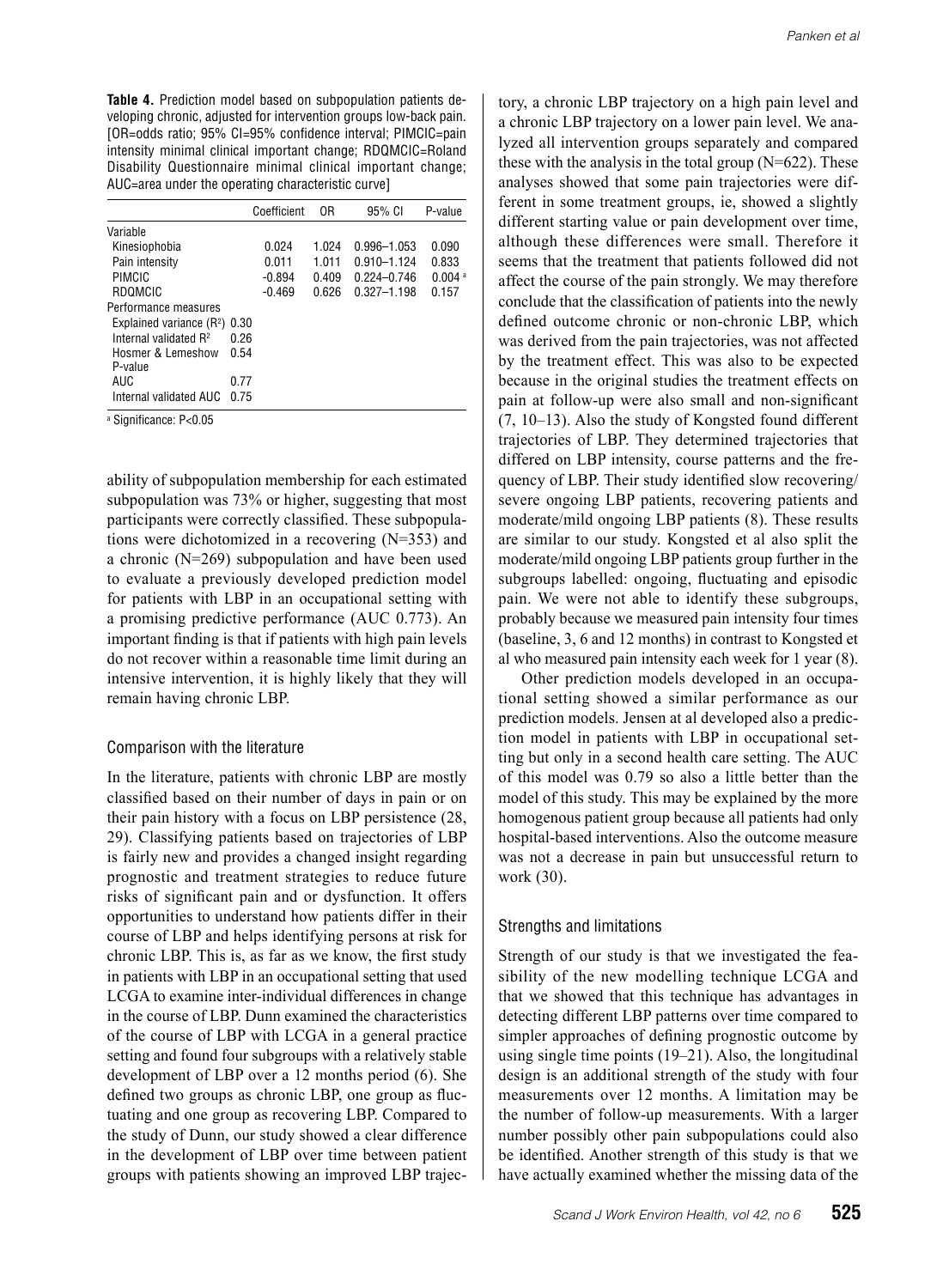outcome variables were missing at random. Although LCGA is an attractive analytic method to identify homogeneous subgroups, the method is still very young and explorative. The choice of the most appropriate number of subgroups remains somewhat arbitrary, requiring a trade-off between clinical and statistical judgement (8). Based on model fit and clinical arguments, we judged the three-class model as most appropriate.

The definition of chronic LBP depends on the cut-off point of the decrease of pain intensity after one year. Ostelo and de Vet explained the differences between the minimal clinical important change (MCIC) in pain intensity in acute back pain and subacute/chronic back pain (24). They suggest in case of chronic LBP a decrease of two points on the VAS scale as MCIC. Therefore we defined patients as suffering from chronic LBP when the baseline pain score as well as the pain score after one year was >4 on the VAS scale or when the baseline pain score was <4 on the VAS scale but after a year the decrease of pain was <2 points on the VAS scale. The explained variance (0.26) of the prediction model is not very high but is explicable by the heterogeneity of the study population. Further, all participants were extracted from an occupational setting so there were only 28.9% female participants. This is explicable because of the low work participation in heavy duty of women in the Netherlands. However adding gender as covariate to the unconditional model showed no significant differences between groups so there was no direct effect of gender on the classification of the participants.

#### Concluding remarks

We distinguished three homogeneous subpopulations of LBP patients in an occupational setting including one subpopulation with chronic LBP patients with a high pain level, one with chronic LBP patients with a lower pain level and one subpopulation with recovering patients. The prediction model with the outcome "developing chronic LBP" based on pain trajectories in patients with LBP in an occupational setting showed a promising bootstrap-corrected performance with an AUC of 0.75.

#### *Acknowledgements*

The authors thank Ivan Steenstra, Han Anema, Bart Staal, and Hynek Hlobil for providing their data.

The Scientific College of Physical Therapy (WCF) in the Netherlands supported this study.

The authors declare no conflict of interest.

#### *References*

- 1. de Vet HC, Heymans MW, Dunn KM, Pope DP, van der Beek AJ, Macfarlane GJ et al. Episodes of low back pain; a proposal for uniform definitions to be used in research. Spine (phila Pa 1976). 2002 Nov 1;27(21):2409-16.
- 2. Von Korff M, Miglioretti DL. A prognostic approach to defining chronic pain. Pain; 2005; 117:304-13. [http://dx.doi.](http://dx.doi.org/10.1016/j.pain.2005.06.017) [org/10.1016/j.pain.2005.06.017](http://dx.doi.org/10.1016/j.pain.2005.06.017)
- 3. Steyerberg EW. Clinical Prediction Models, A Practical Approach to Development, Validation, and Updating. Dordrecht: Springer Science and Business Media LLC 2009.
- 4. Oort L, van, Berg T, van den, Koes B et al. Preliminary state of development of prediction models for primary care physical therapy: a systematic review. J Clin Epidemiol, 2012;65:1257- 1266. <http://dx.doi.org/10.1016/j.jclinepi.2012.05.007>
- 5. Axén I, Leboeuf-Yde C. Trajectories of low back pain. Best Pract Res Cl Rh. 2013 Oct;27(5):601-12. [http://dx.doi.](http://dx.doi.org/10.1016/j.berh.2013.10.004) [org/10.1016/j.berh.2013.10.004](http://dx.doi.org/10.1016/j.berh.2013.10.004)
- 6. Dunn KM, Jordan K, Croft PR. Characterizing the course of low back pain: a latent class analysis. Am J Epidemiol. 2006;163(8):754-61. <http://dx.doi.org/10.1093/aje/kwj100>
- 7. Heymans MW, van Buuren S, Knol DL, Anema JR, van Mechelen W, de Vet HC. The prognosis of chronic low back pain is determined by changes in pain and disability in the initial period. Spine J. 2010 Oct; 10(10):847-56. [http://dx.doi.](http://dx.doi.org/10.1016/j.spinee.2010.06.005) [org/10.1016/j.spinee.2010.06.005](http://dx.doi.org/10.1016/j.spinee.2010.06.005)
- 8. Kongsted A, Kent P, Hestbaek L, Vach W. Patients with low back pain had distinct clinical course patterns that were typically neither complete recovery nor constant pain. A latent class analysis of longitudinal data. Spine J. 2015 May 1;15(5):885-94. [http://dx.doi.org/10.1016/j.](http://dx.doi.org/10.1016/j.spinee.2015.02.012) [spinee.2015.02.012](http://dx.doi.org/10.1016/j.spinee.2015.02.012)
- 9. Steenstra IA, Anema JR, Bongers PM, de Vet HC, van Mechelen W. Cost effectiveness of a multi-stage return to work program for workers on sick leave due to low back pain, design of a trial. BMC Musculoskel Dis. 2003;4:26. [http://dx.doi.](http://dx.doi.org/10.1186/1471-2474-4-26) [org/10.1186/1471-2474-4-26](http://dx.doi.org/10.1186/1471-2474-4-26)
- 10. Heymans MW, Vet HCW de, Bongers PM, Koes BW, van Mechelen W. Back schools in occupational health care: design of a randomized controlled trial and cost-effectiveness study. J Manip Physiol Ther. 2004;7:457-65. [http://dx.doi.](http://dx.doi.org/10.1016/j.jmpt.2004.06.004) [org/10.1016/j.jmpt.2004.06.004](http://dx.doi.org/10.1016/j.jmpt.2004.06.004)
- 11. Staal JB, Hlobil H, Twisk JWR, Köke A, Ariëns G, Smid T et al. The effects of graded activity for low back pain in occupational health on sick leave, functional status and pain: a randomized controlled trial. Ann Intern Med. 2004;140(2):77- 84. [http://dx.doi.org/10.7326/0003-4819-140-2-200401200-](http://dx.doi.org/10.7326/0003-4819-140-2-200401200-00007) [00007](http://dx.doi.org/10.7326/0003-4819-140-2-200401200-00007)
- 12. Steenstra IA1, Anema JR, van Tulder MW, Bongers PM, de Vet HC, van Mechelen W. Economic evaluation of a multi-stage return to work program for workers on sick-leave due to low back pain. J Occup Rehabil. 2006 Dec;16(4):557-78.. [http://](http://dx.doi.org/10.1007/s10926-006-9053-0) [dx.doi.org/10.1007/s10926-006-9053-0](http://dx.doi.org/10.1007/s10926-006-9053-0)